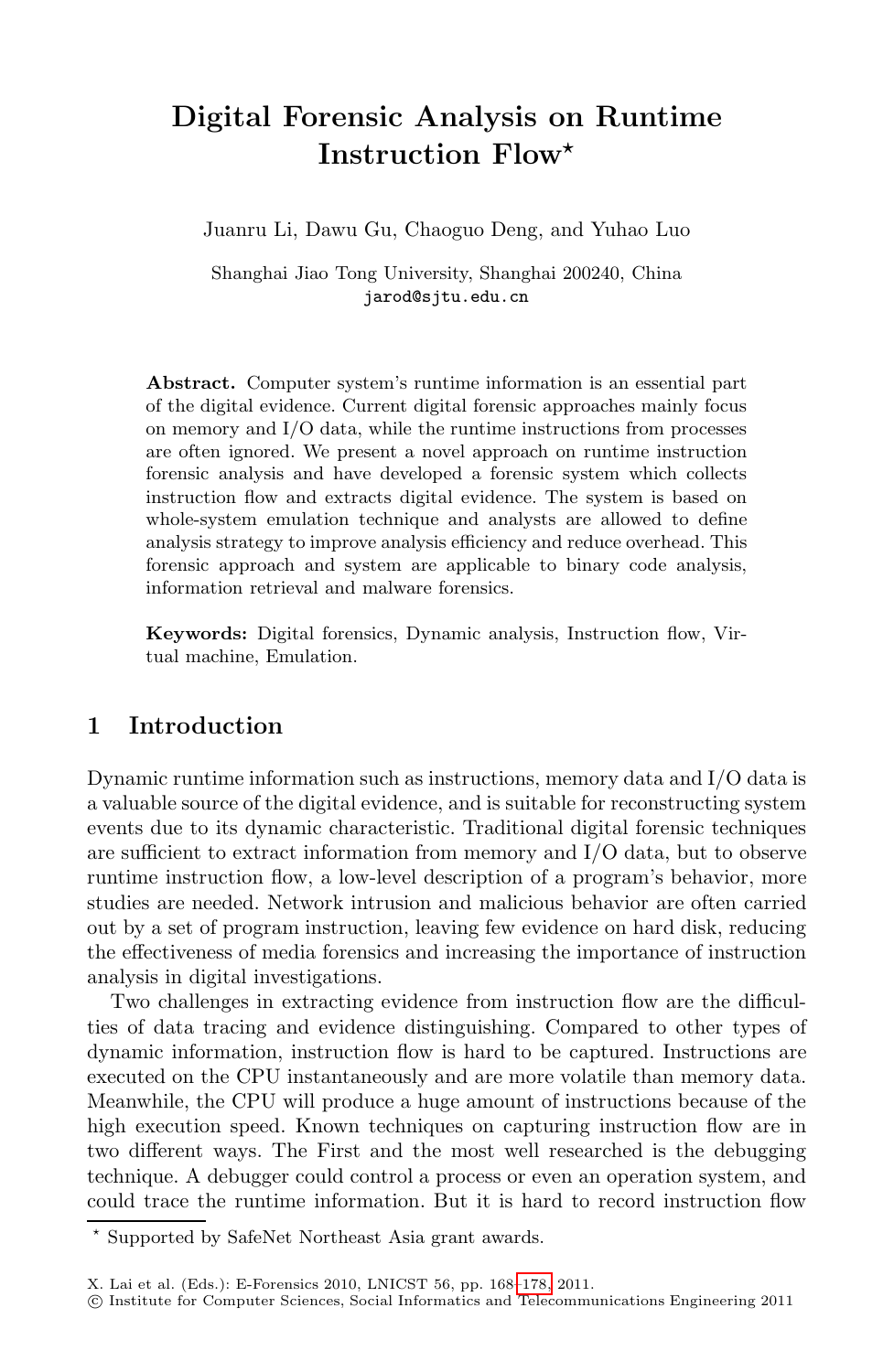completely. Moreover, debugging will affect debuggee's behavior. So apparently, debugging is not suitable for evidence collecting on instruction flow. The second technique is virtual machine monitoring. Virtualization is widely used in security analysis, it could observe and capture the privileged operations. But to collect the whole set of instructions using virtualization is not so convenient. Even if the instruction flow could be traced, the huge number of instructions are in form of opcode. It is impossible to manually analyze the flow. Automatic analysis technique must be used to extract useful information. Current technique of binary analysis couldn't be operated directly on instruction flow. Advances in tools and techniques to perform instruction flow forensics are needed.

To solute the problems above, we have developed a series of techniques and tools. The main contributions of this paper are:

- **–** *Evidence from the instruction flow.* Forensic analysis requires the acquisition of many different types of evidence. We have proposed a novel view on capturing and analyzing instruction flow, which extends the range of digital evidence.
- **–** *Emulator with generic analysis capability.* We have implemented a wholesystem emulator based on bochs[\[2\]](#page-9-0) to achieve instruction capturing. Windows and Linux application could be analyzed on this emulator. And our forensic analysis is compatible to various application.
- **–** *Conditional instruction record and automatic data recovering.* We've provided an extensible interface to let analyst define which instruction should be captured, so as to to reduce the amount of record data. Conditions include time, memory Address, operands value and types of instructions. We've provided a series of tools and scripts to deal with the captured instruction flow. The functions of these tools include string searching, simple structure recognition and related data searching. We have also proposed some universal patterns related to certain encrypt algorithm like DES, which helps analyzing such algorithm more effectively based on instruction flow.
- **–** *Efficiency and accuracy.* We have evaluated the capabilities, efficiency and accuracy of our forensic system. The result shows that the running speed of the system with instruction record is acceptable and the pattern based analysis could locate the accurate event or algorithm automatically.

The remainder of the paper is organized as follows. Section 2 introduces the characteristic of the instruction flow and how to use instruction flow as digital evidence. Section 3 describes our forensic analysis technique in detail. Section 4 gives the implementation of our forensic system. Experimental evaluation is described in Section 5 and Section 6 offers conclusion.

## **2 Background**

The instruction flow is an abstract concept that describes a stream of instructions from the process of program execution. When programs are executed, static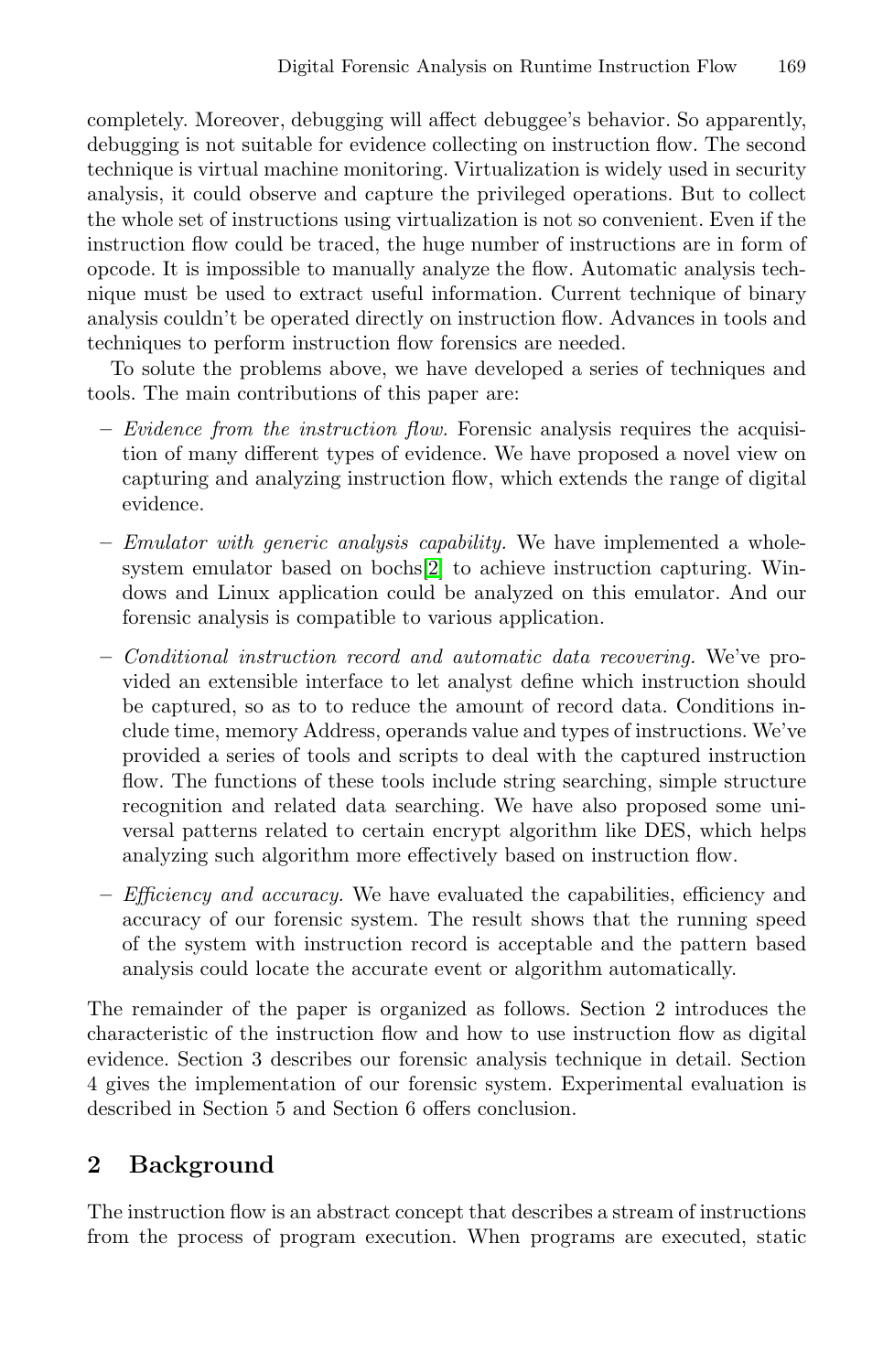instructions are loaded into memory and fetched by the CPU. After each clock cycle of the CPU, the executed instruction with its operands is determined. Thus the sequence of the executed instructions composes a flow. Instruction flow contains not only data, but also how data is operated, thus is helpful on reconstructing system events. Additionally, recent researches on virtual machine security shows that instruction level analysis is an important aspect of computer security[\[10\]](#page-10-1)[\[13\]](#page-10-2). This section describes the characteristic of the instruction flow and how to extract digital evidence from the instruction flow.

## **2.1 Characteristics of the Instruction Flow**

The instruction flow is different from the information flow or the data flow. It is a flow that contains information about low-level operation yet provides more details about the system's status. Like packet in a network dataflow, the basic unit in an instruction flow is the single instruction. Properties of the instruction are important for analysis. First, instructions in a flow are ordered by time, and the same instruction could be executed repeatedly and appears in different positions of the flow. Notice that in the instruction flow, operands are bind to instructions, as illustrated in Figure 1. So even two instructions in the different places of a flow are the same, analyst could learn more from the position and operands. What's more, an instruction could be loaded into different memory addresses of different processes. Same instruction performs distinctly at different virtual memory addresses. Another property is that branch instruction is useless during analysis because the execution path is determined when the flow is generated. Finally, the form of the instruction flow remains the same despite of the changing of upper level operation system. So the same forensic analysis technique could be used ignoring platform differences.

## **2.2 Instruction Flow as Digital Evidence**

Individual disk drives, RAID sets, network packets, memory images, and extracted files are the main source of traditional digital evidence. But taking instruction flow as a source of digital evidence is practical. A typical scenario for the application of instruction flow analysis is the malware analysis[\[6\]](#page-9-1), which allows analyst to use a controllable, isolated system to test the program and determines whether the behavior is malicious. Consider the event that a Trojan horse program acquires the password, encrypts it with a fix public key and sends it to a remote server. The public encrypt algorithm, public key and remote server's address are all useful evidences. Obviously these evidences are included in the instruction flow, but how to effectively recognize them in a huge quantity of instructions is a problem. Our work gives an approach on how to analyze instruction flow and search digital evidence.

## **3 Forensic Analysis on Runtime Instruction Flow**

Two main steps are essential to perform forensic analysis on runtime instruction flow. First, the instructions are recorded and the instruction flow is generated.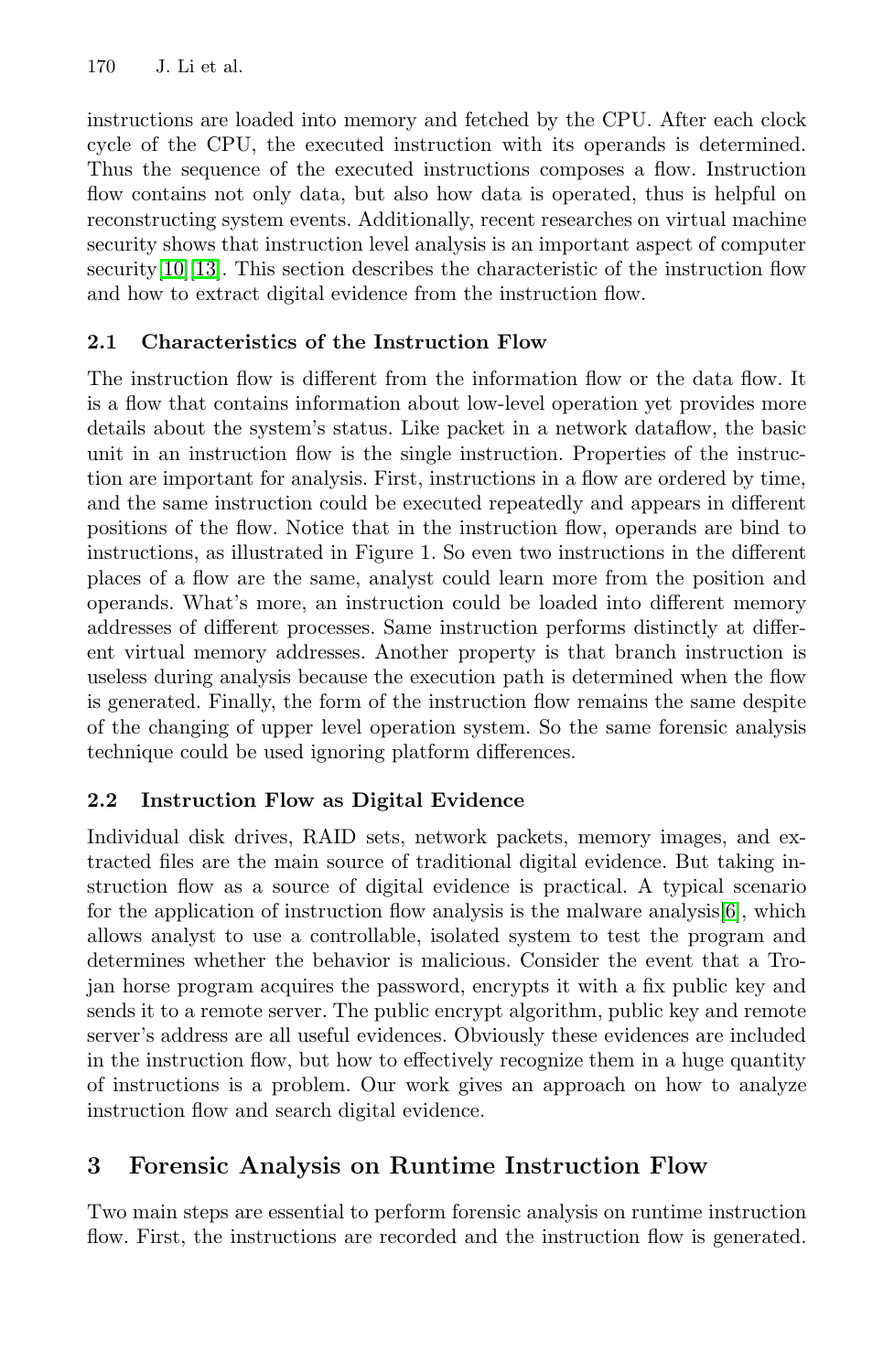

**Fig. 1.** From string to instruction flow

Second, after the instruction flow data is acquired, automatic analysis should be introduced to efficiently process the data and find out useful information. The following two subsections discuss these two steps and then a standard form of evidence from instruction flow is proposed.

#### **3.1 Instruction Flow Generating**

To capture instructions directly from the execution process, the CPU must be interrupted on every instruction. A trap flag based approach is introduced in [\[4\]](#page-9-2). We choose emulation to fulfil the capture function because it is simple and clear, the implementation detail of the system is described in Section 4. Another important problem is to decide the form of recorded instruction flow. We choose a data-instruction mixed form to record the flow, that is to say, each instruction's opcode, operands and memory address are recorded as a single unit and these units are ordered by time to compose a flow. Two modes are supported in instruction flow generating process:

**Complete Record.** In this mode, the instruction flow contains every instruction executed by the CPU. The data amount is huge and the running speed of the emulated system will be affected. This mode could bring the most precise record, yet sacrifice efficiency and storage space. Although the amount of instruction flow is large, to collect it is practical. In our experiment, the execution will produce about 1G Byte raw data per minute. That is almost the same volume a raw video stream produced by a DV camera, thus acceptable to store. When analyzing, it is suggested that the conditional record mode introduced below be used first to get some clues, and use these clues to guide the complete record.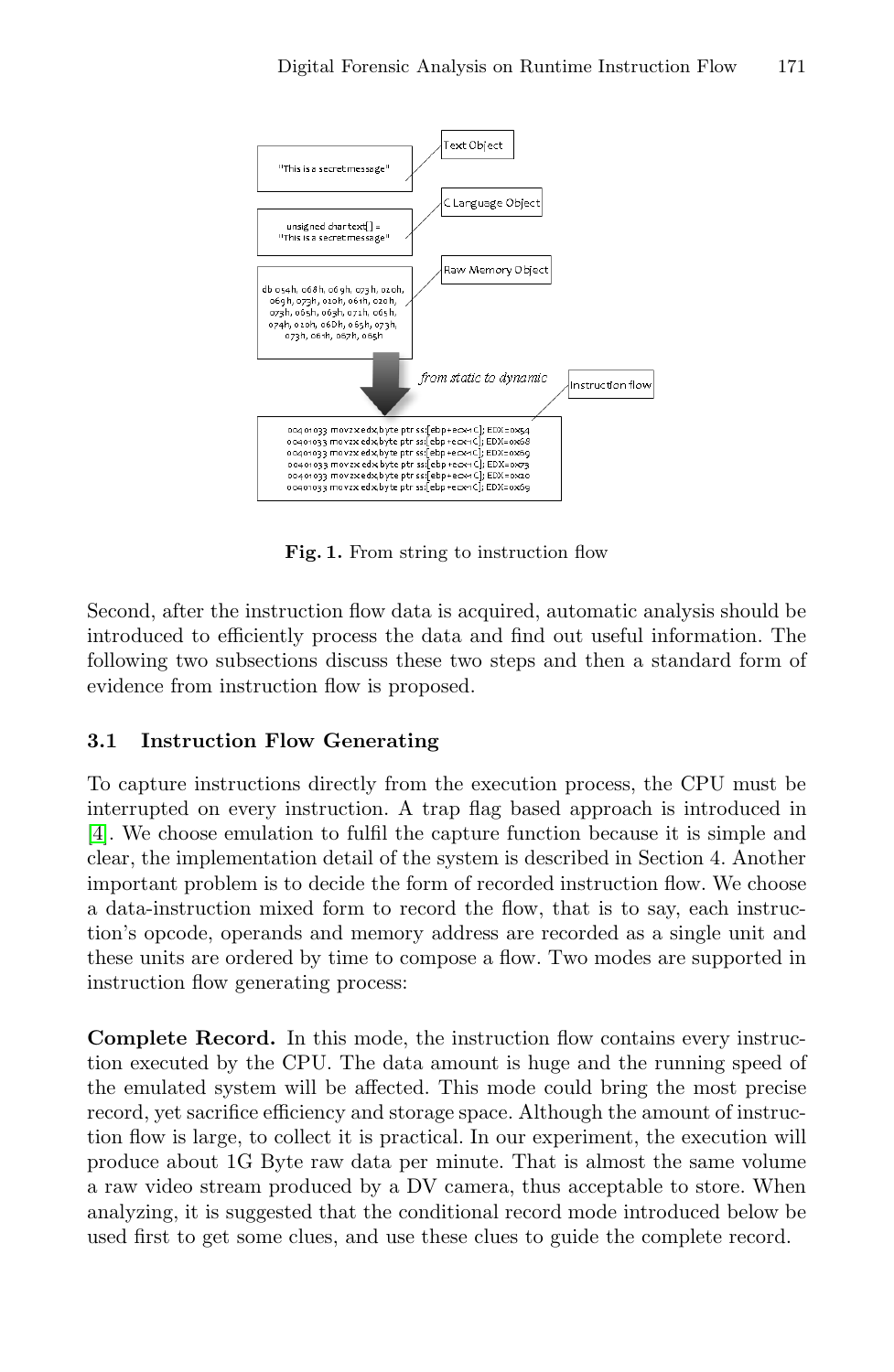**Conditional Record.** In the execution process, many instructions are useless for analyzing. To reduce the redundant data, various conditions could be used to filter the instruction flow. We've designed an open interface which allows analyst to define their own filtering conditions and the combination. Conditions supported by our system are listed below:

- **–** *Time.* If the analyst knows the start and the end of a specific behavior, the record process could be set to start and stop at certain time point. One situation is to start recording after the boot of operation system.
- **–** *Memory Address.* The CPU executes instruction by fetching it from memory, and the virtual memory address of the instruction is a special feature. For system calls, their entry points are already known and could be used as a condition to determine program behavior. More flexibly, analysts are allowed to capture or filter a range of memory address. A very effective strategy to monitor application on Windows is to filter off instructions with memory address higher than 0x70000000, which belongs to Kernel and system service processes. The same strategy is applicable on analyzing Linux(See Figure 2)
- **–** *Instruction type.* Different analysts may concern different types of instructions. Analysts could determine which types of instructions should be captured, thus constructing specific instruction flow. For instance, if the forensic analysis focuses on encrypt algorithms, arithmetic instruction such as XOR is important while others could be filtered off.



**Fig. 2.** Memory Allocation in Windows and Linux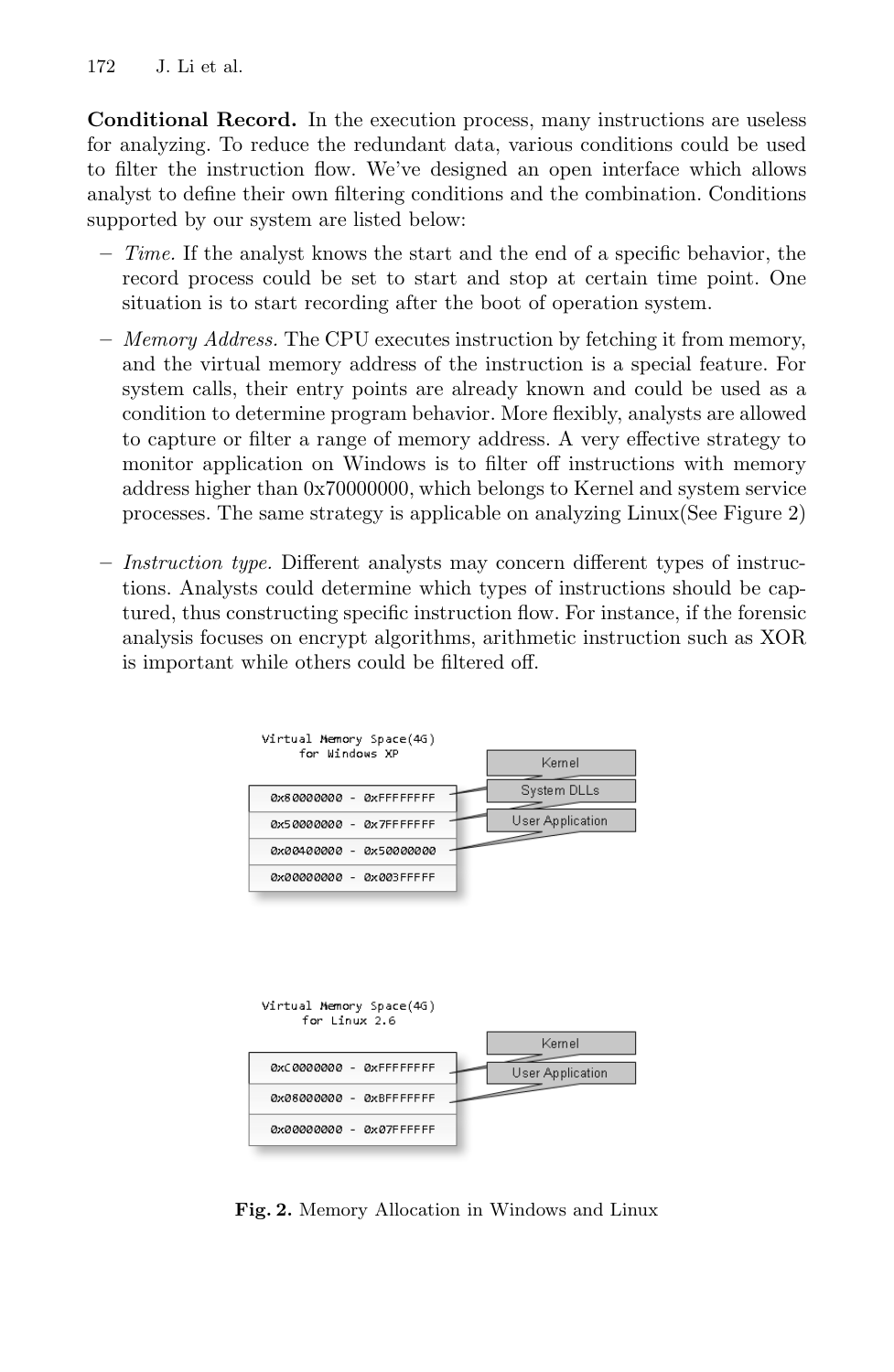**–** *Operands.* The value of Operands illustrates the content of an operation. To search a string in an instruction flow, analyst could first focus on the instructions with certain value of operands. And operands are a good feature that seldom change if the algorithm and input data are fixed. So code protection is invalid to hide information when using operands value as feature.

Using such conditions and their combination to filter the instruction flow, the data amount could be reduced to a considerably small size.

#### **3.2 Analysis of the Instruction Flow**

After collecting of instruction flow, analysis is ready to start. The aim of traditional binary analysis is to reconstruct high-level abstraction of the code. But in the instruction flow analysis process, the core part is data abstraction. The main purpose of the analysis is to express data in a clear form, and to find evidence through data. Two modes are supported in our analysis environment: offline analysis and online analysis. When the analysis runs in the offline analysis mode, saved instruction flow is analyzed, while in online analysis, our system directly analyzes instruction flow in memory.

**Offline Analysis.** In offline analysis mode, instruction flow is saved first and then scanned multiple times. We developed a series of tools and scripts to deal with the collected instruction flow. The first step is to analyze the data recorded in conditional mode. The provided automatic tools check the data bind to each instruction and maintain a sequence of data related. In low-level language most of the strings and arrays are operated with the same instruction for many times, so a large part of the data information can be recognized after this operation. The second step is to find useful information. Readable strings are automatically listed and are related to instructions. The related instructions are selected as clues of digital evidence. The final step is to run a complete record to gather a full set of instructions that operates the information, and use the selected instructions to slice the program and extract useful fragments.

**Online Analysis.** Although to analyze realtime instruction flow loses lots of context information, the profit is apparent. Less storage space is needed and running speed of emulation is expected to be faster. Online analysis is a debug-like analysis, which allows analyst to use some strong pattern(e.g. specific memory address, certain opcode) to quickly locate the suspicious instructions. In this mode the forensic system also plays the role of a debugger and supports all traditional debugging technologies.

#### **3.3 Evidence from the Instruction Flow**

One question about the instruction flow forensic analysis is how to give a convincing evidence. We propose a format of evidence from the instruction flow which the extracted evidence should follow: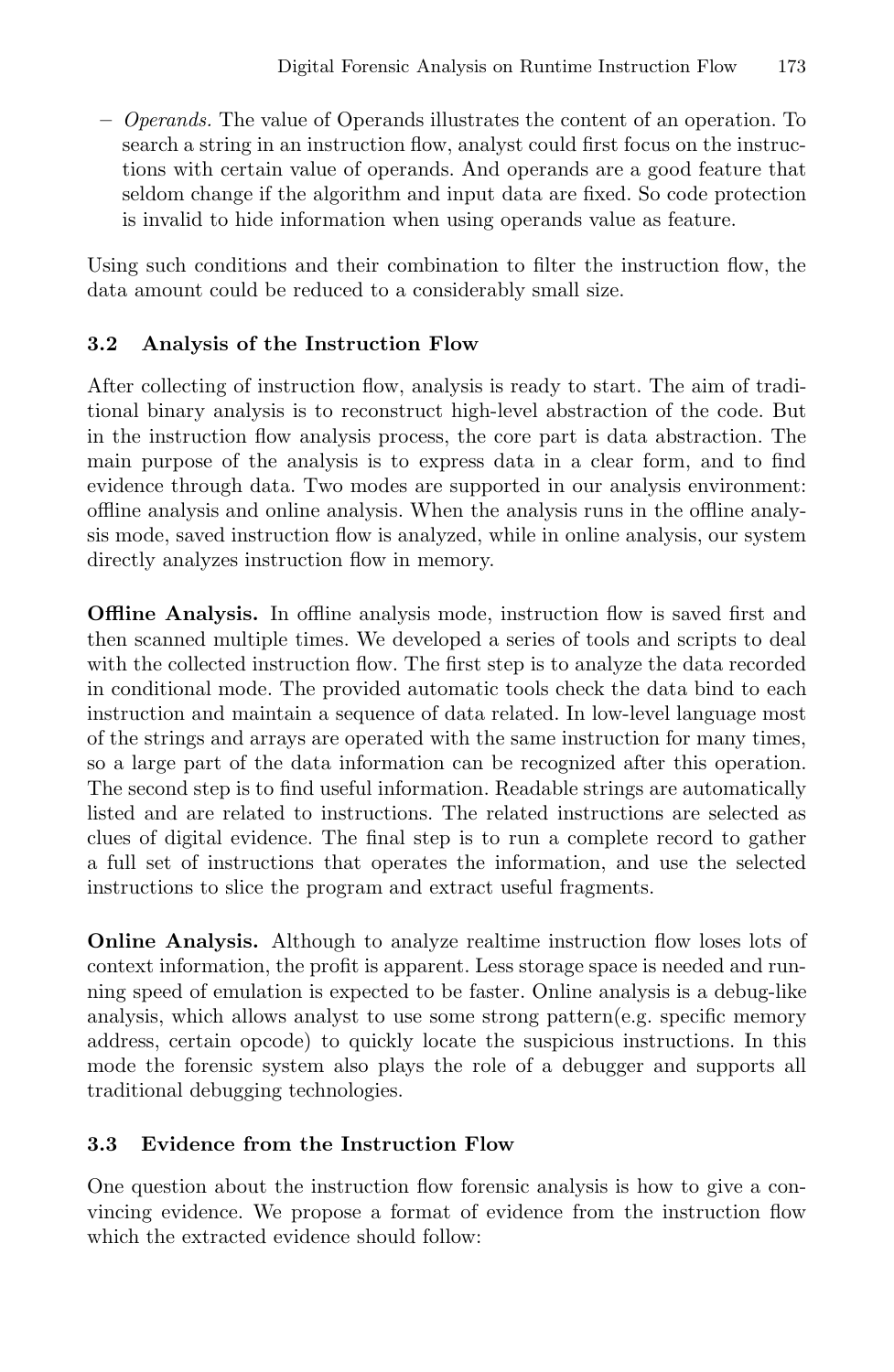174 J. Li et al.

#### 1. **Data information from the instructions**

Data information from the instruction is the core part of the digital evidence. It can be string information, IP address, URL or any other readable information. These kinds of data illustrate the analyzed events' properties.

#### 2. **Related instruction set**

The instructions that operate the data information should be provided as supporting evidence to illustrate the generation and transformation of the data.

#### 3. **External supporting data**

External supporting data such as Memory dump, Network flow, I/O data is collected via black box analysis. These kinds of data could be analyzed by traditional forensic analysis to support the evidence from the instructions.

#### 4. **Testing environment**

Testing environment should also be provided so that other analysts could replay the analysis.

## **4 Implementation**

In this section we describe the implementation detail. To monitor the program's behavior and capture its instruction flow, a virtual environment is necessary. We choose bochs<sup>[\[2\]](#page-9-0)</sup>, which is an open source IA-32 (x86) PC emulator written in  $C_{++}$ , to build this environment. In bochs we can run most operating systems inside the emulation, including Linux, DOS and Windows. Moreover, bochs is a typical CPU emulator that has a well designed structure for adding monitoring function with little performance overhead[\[7\]](#page-9-3). By using CPU emulation, analysts could collect instruction flow and trace software's activity, while the risk of evidence tampering is reduced.

Figure 3 shows the architecture of our forensic system. We have designed an engine on the bochs emulator to deal with the instruction flow. The engine will read parameters from a configuration file first, and analysts are able to set conditional filter parameters in this file. Then, when the emulation starts, the engine filters each instruction according to the configuration and fulfil a conditional record. A buffer in memory is maintained to record the instruction flow, and the data isn't written back to hard disk unless it reaches the buffer's capacity. Realtime data compression mechanism is optional for the buffered data to reduce the storage. We've also provided scripts in perl and python to automatically analyze instruction flow.

## **5 Evaluation**

For digital forensics, accuracy is the most important factor. The using of emulation imports less interference to the analyzed object, yet sacrifices the efficiency. So one essential target of forensic emulation is to decrease emulation overhead. Several measures have been adapted. First, we use Windows PE and SliTaz GNU/Linux as testing operation system platform because these two systems are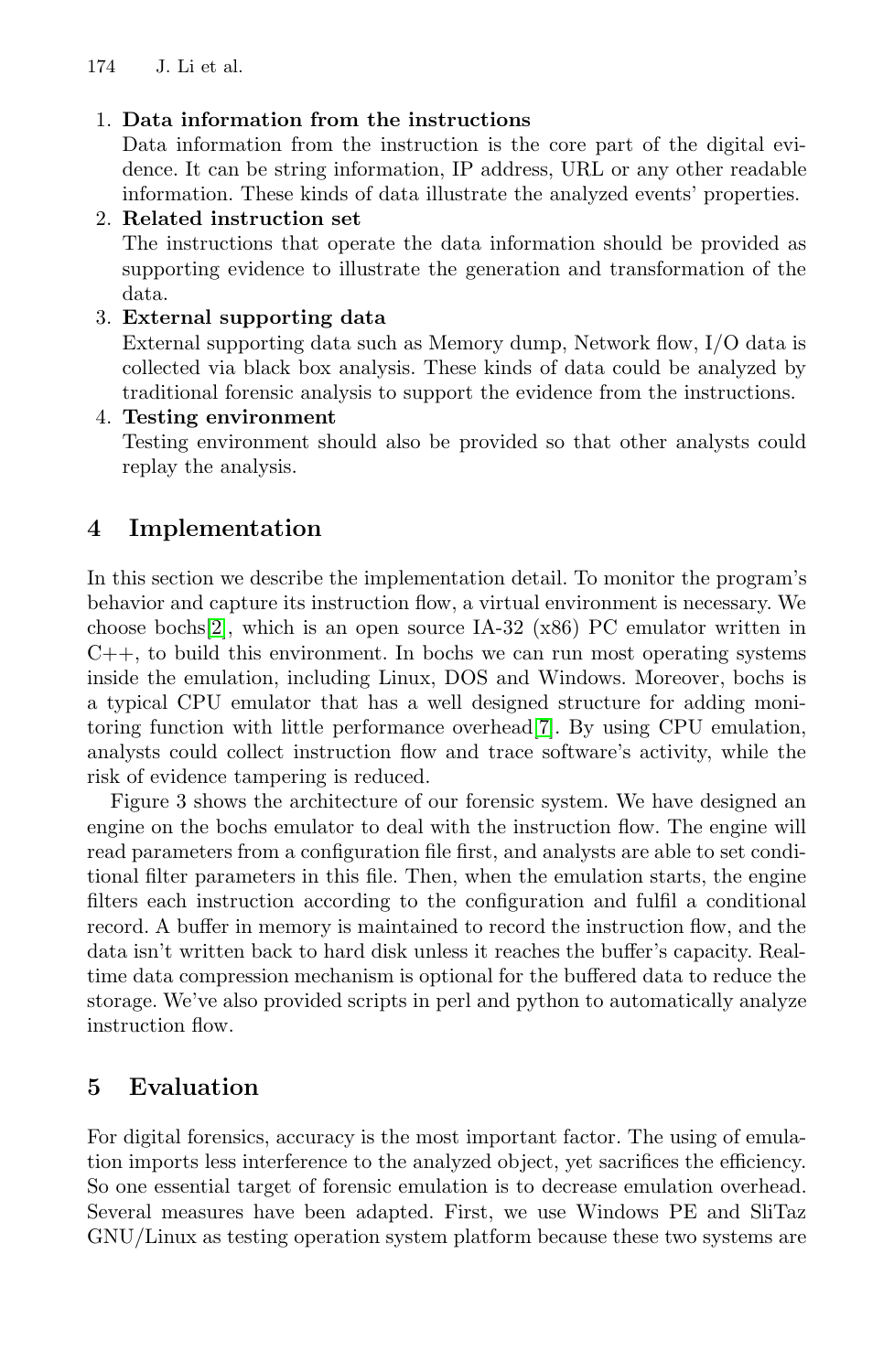

**Fig. 3.** The architecture of the forensic system

the lightweight version of the currently most widely used OS, and provide complete environment with GUI. Second, the running speed is 10-100 times slower in complete record mode than the original emulation due to the delay of hard disk writing. In order to improve the speed, an SSD driver is used to collect instruction flow and conditional record mode is suggested to be used. A typical configuration for Windows program analysis is shown in Table 1:

**Table 1.** An typical configuration on analyzing Windows program

| Parameter                           | Configuration                                                                                            |
|-------------------------------------|----------------------------------------------------------------------------------------------------------|
| Platform<br>Range of Memory address | Windows PE 1.5 (with kernel same as Windows XP SP2)<br>instruction with address $\leq 0 \times 70000000$ |
| Instruction type                    | arithmetic, logical and bit operation                                                                    |
| Record Time<br>Range of Operands    | -                                                                                                        |

In real world, a program may use crypto algorithm to hide information. The private key and the algorithm are the most important evidences[\[5\]](#page-9-4). We give a forensic analysis on a Linux program that hides string information through DES encryption to show how our system works.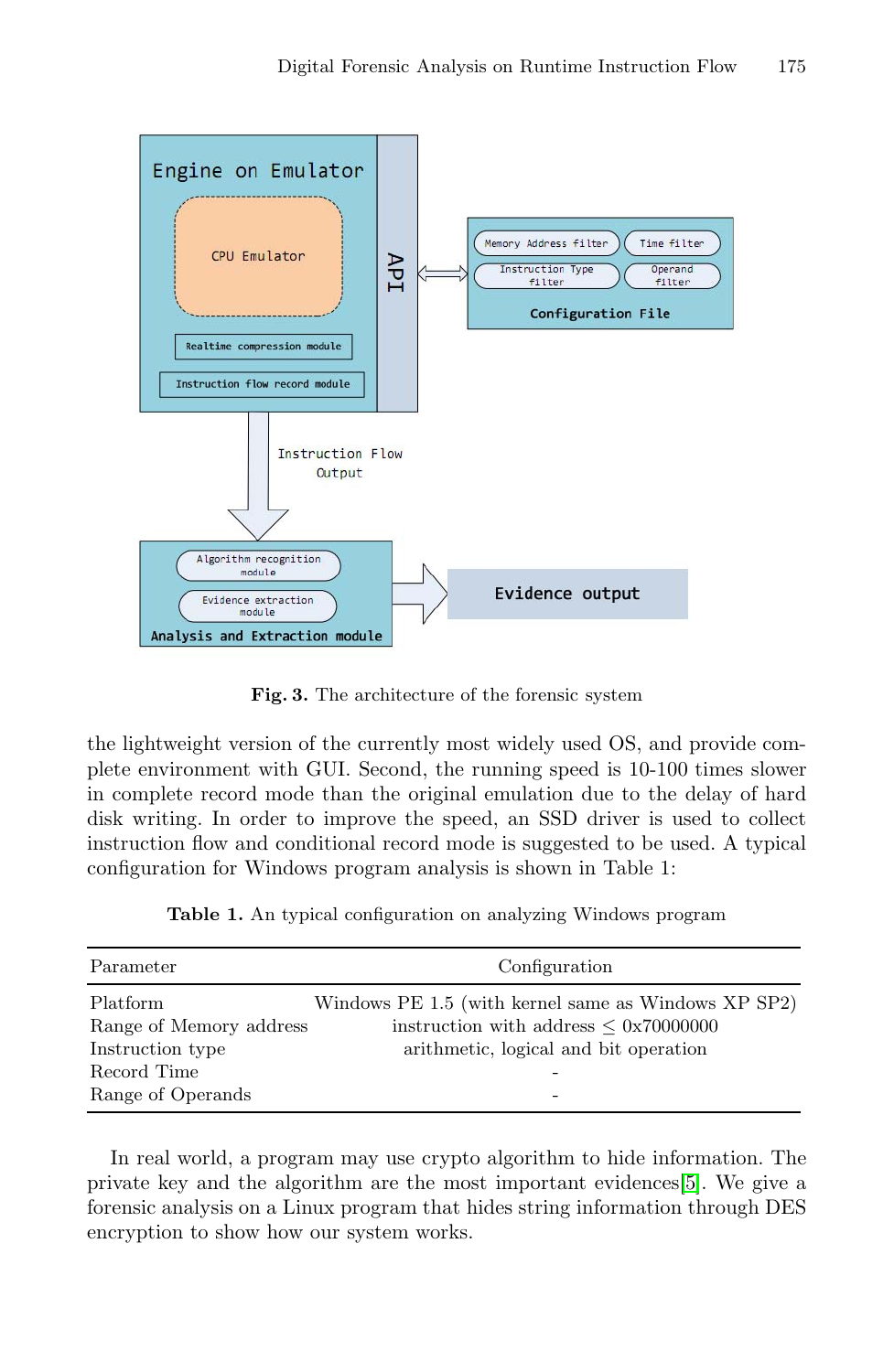| Seq No. address | opcode                             | value of operands |
|-----------------|------------------------------------|-------------------|
|                 | 143001 0x80486C9 MOV EAX, [offset] | $[offset] == 57$  |
|                 | 143025 0x80486C9 MOV EAX, [offset] | $[offset] == 49$  |
|                 | 143049 0x80486C9 MOV EAX, [offset] | $[offset] == 41$  |
|                 | 143073 0x80486C9 MOV EAX, [offset] | $[offset] == 33$  |
|                 | 143097 0x80486C9 MOV EAX, [offset] | [offset] $==25$   |
|                 | 143112 0x80486C9 MOV EAX, [offset] | $[offset] == 17$  |
|                 |                                    |                   |

**Table 2.** Search result of the instruction flow

| 0x80486C9 | MOV32 EAX, [0x804A2A4] (57)                  |                             |
|-----------|----------------------------------------------|-----------------------------|
| 0x80486D0 | EDX, OXE4<br>LEA                             | $\leftarrow - - \text{key}$ |
| 0x80486D7 | MOV32 EAX, [0xBFFFFD60] (0x804B2C0)          |                             |
| 0x80486DA | EAX, [0x804B3A4](1)<br>MOV32                 |                             |
| 0x80486DD | MOV32 [0x804B1C4], EAX(1)                    |                             |
| 0x80486E4 | LEA EAX, ØxBFFFFD54                          |                             |
| 0x80486E7 | [0xBFFFFDS4](1)<br><b>INC</b>                | <----counter                |
| 0x80486BB | [0xBFFFPD54](2), 56<br>CMP                   | <----key length             |
| Ax80486C3 | $ECX, [0xBFFFPD54](2)$ <----counter<br>MOV32 |                             |
|           |                                              |                             |

**Fig. 4.** A DES encryption loop

The tested program is a Linux ELF file. Before checking up the private key, we should first determine whether this program uses the DES algorithm. We configure the forensic system for Linux environment, restricting the range of memory address from  $0x08000000$  to  $0x10000000$  and the value of operands: only the instructions with operands less than 0x100 are to be record. Then the system records the running process of the program on Slitaz Linux 3.0. We collect an instruction flow and use scripts to search for the *Permuted choice 1* of DES[\[3\]](#page-9-5):  $\{57, 49, 41, 33, 25, 17, 9, 1, 58, 50, 42, 34, 26, 18, 10, 2, 59, 51, 43, 35, 27, 19, 11, 3, 60,$  $52, 44, 36, 63, 55, 47, 39, 31, 23, 15, 7, 62, 54, 46, 38, 30, 22, 14, 6, 61, 53, 45, 37, 29, 21,$ 13*,* 5*,* 28*,* 20*,* 12*,* 4*}* The search gives a solitary result shown in Table 2. The result shows a strong feature of DES encryption. After the search we run the system again in complete record mode and locate the address 0x80486C9. According to the specification of DES, Permuted choice 1 is directly linked to main key. A simple program slicing on 0x80486C9 will give a loop of 56 times. Check the loop(see Figure 4), the private key is easily extracted.

#### **6 Related Work**

The topic of forensic analysis on low-level, dynamic information has attracted many researchers. Tools for volatile memory analysis and for program behavioral analysis have been developed. FATKit[\[8\]](#page-9-6) provides the capability to extract higher level objects from low-level memory images. But memory image can't describe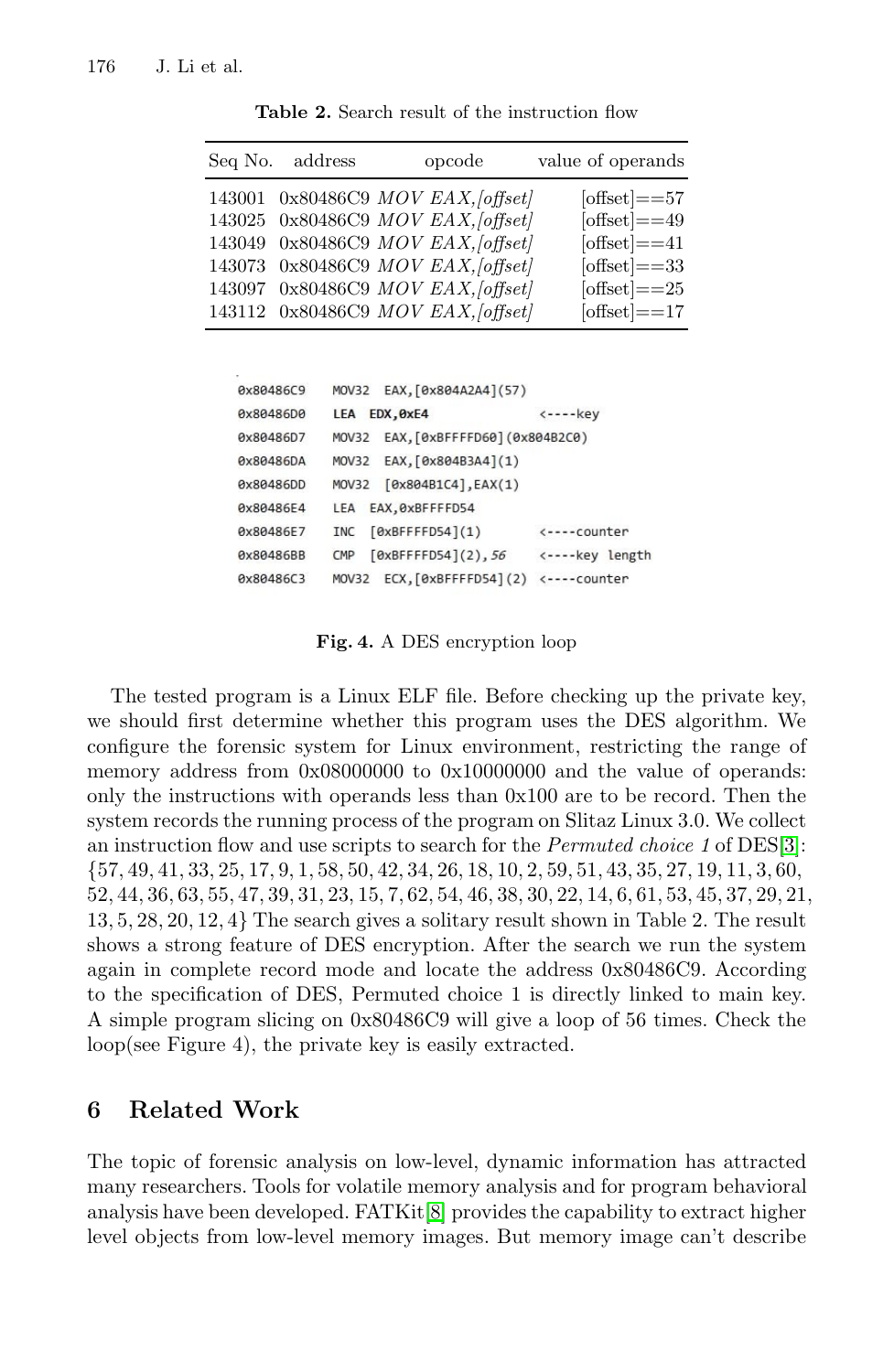the behavior of program in detail. Capture[\[9\]](#page-10-3) is a behavioral analysis tool based on kernel monitoring, which could analyze binary behavior. One shortage of Capture is that it focuses on system call rather than program's instruction. Although this would bring abstraction and convenience for analysis, a more fine-grained analysis on binary code is required.

Our work is to introduce low-level instruction analysis to forensic system. Prior to our work, some tools have provided analysis functions focusing on cer-tain aspects. Rotalume<sup>[\[10\]](#page-10-1)</sup> and TEMU<sup>[\[13\]](#page-10-2)</sup> are emulation systems based on the  $QEMU$  emulator $|1|$ . The target of these systems is to provide syntax and semantics of the binary code, in other words, they try to transfer binary code to a high-level abstraction concept rather than collect detail evidence. Our system targets at collecting data from the instruction flow, providing not only an emulator but also a series of tools and methods to do forensic analysis on dynamic instructions.

#### **7 Conclusion**

In this paper we have presented a novel approach for forensic analysis and digital evidence collection on the instruction flow. We have presented details of a forensic system based on emulation. This forensic system deals with dynamic instructions. Functions of the system include: (1) generation of instruction flow, (2) automatical analysis of the instruction flow, (3) extraction of digital evidence. The system also provides a flexible interface which enables analysts to define their own strategy and augment analysis.

#### <span id="page-9-7"></span>**References**

- 1. Bellard, F.: QEMU, a fast and portable dynamic translator. In: Proceedings of the Annual Conference on USENIX Annual Technical Conference, p. 41 (2010)
- <span id="page-9-0"></span>2. bochs: The Open Source IA-32 Emulation Project, <http://bochs.sourceforge.net>
- <span id="page-9-5"></span>3. FIPS 46-2 - (DES), Data Encryption Standard, <http://www.itl.nist.gov/fipspubs/fip46-2.htm>
- <span id="page-9-2"></span>4. Dinaburg, A., Royal, P., Sharif, M., Lee, W.: Ether: malware analysis via hardware virtualization extensions. In: Proceedings of the 15th ACM Conference on Computer and Communications Security, pp. 51–62 (2008)
- <span id="page-9-4"></span>5. Maartmann-Moe, C., Thorkildsen, S., Årnes, A.: The persistence of memory Forensic identification and extraction of cryptographic keys. Digital Investigation 6 (supplement 1), 132–140 (2009)
- <span id="page-9-1"></span>6. Malin, C., Casey, E., Aquilina, J.: Malware forensics: investigating and analyzing malicious code. Syngress (2008)
- <span id="page-9-3"></span>7. Martignoni, A., Paleari, R., Roglia, G., Bruschi, D.: Testing CPU emulators. In: Proceedings of the Eighteenth International Symposium on Software Testing and Analysis, pp. 261–272 (2009)
- <span id="page-9-6"></span>8. Petroni, N., Walters, A., Fraser, T., Arbaugh, W.: FATKit: A framework for the extraction and analysis of digital forensic data from volatile system memory. Digital Investigation 3(4), 197–210 (2006)